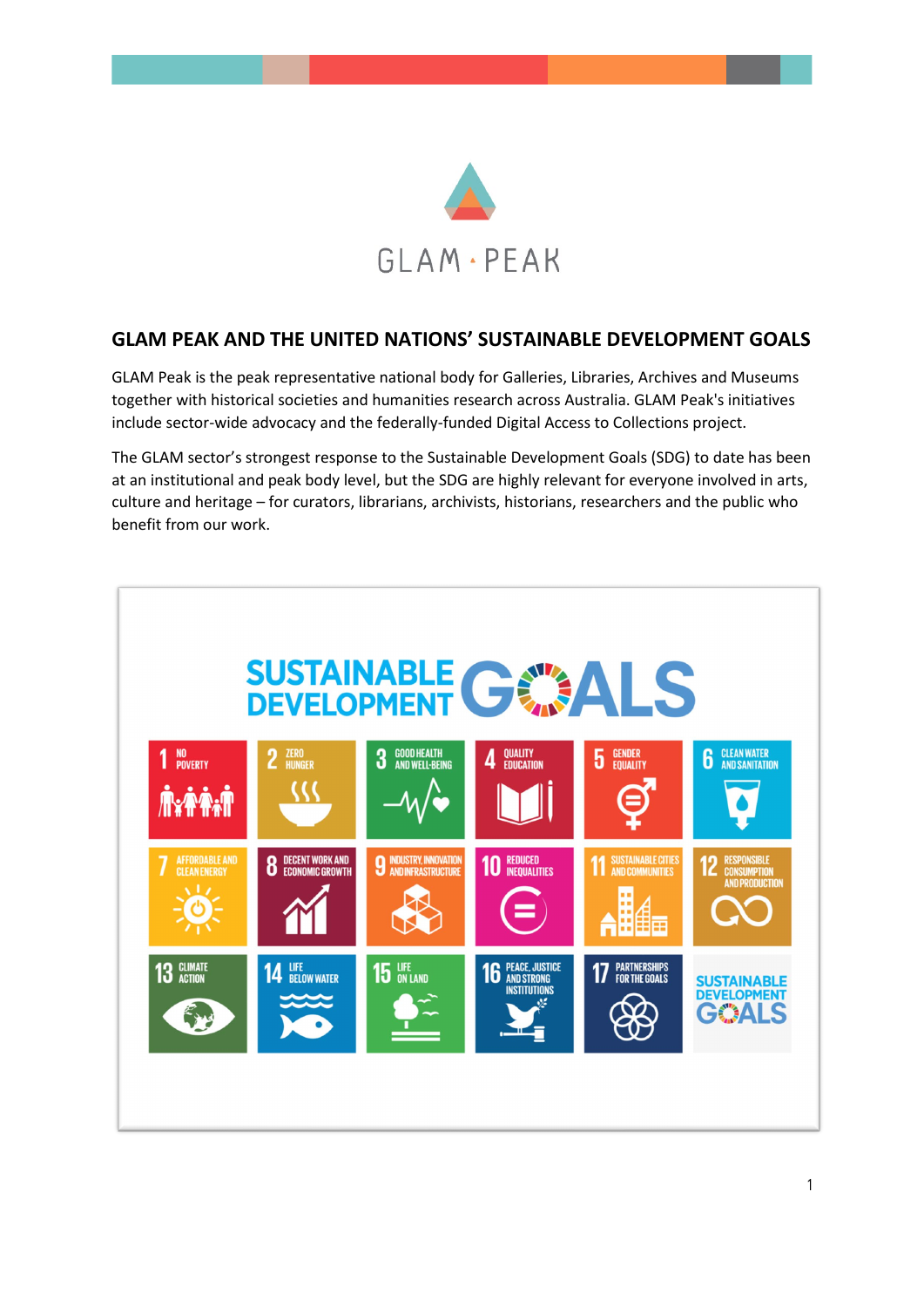# **GLAM PEAK SDG PRIORITIES**

On 29 October, 2019, participants at the GLAM Peak meeting at the State Library of Queensland developed a draft set of sector-wide SDG priorities. Members identified five themes – access, diversity, environmental sustainability, economic contribution and collaboration – and 12 priorities for further exploration. Further consultation with peak bodies and their members rounded out the draft priorities.

While our day-to-day primary focus as a sector is necessarily on the national agenda, the crucial need for a global approach to sustainability became even more evident in 2020 as a result of Australia's devastating bushfires, extreme weather conditions and the unleashing of the COVID-19 pandemic.

## **1. ACCESS**

The GLAM sector has long recognised that the value of our collections lies in their visibility, accessibility, and usability. Knowledge which is hidden away, obscured by language incomprehensible to the lay person, reflects bias, or is only available to the privileged few, is of little value. GLAM Peak identified four priorities for improved access to collections, all of which are underway but require further focus over the coming decade.

### **1.1 Plain language**

The language we use should be accessible without 'dumbing down'. Item descriptions on exhibits, for example, should leave people with a clarity of understanding of what they have experienced; wayfinding should be in intuitive and assisted by clear signage; websites should easy to navigate and collection items should be discoverable without the need for a deep understanding of Dewey. We recognise that for many Australians, English is not their first language. *Goal 10, Target 10.2*

### **1.2 Accessibility**

Whether in the physical or virtual space, people's different abilities should be considered and our institutions and collections should be made accessible by design. New facilities and online platforms should be designed to be accessible from launch and there should be a plan for retro-fitting accessibility for older sites.

*Goal 11, Target 11.7*

## **1.3 Digital access for all**

Accessibility is greatly aided by digitisation and online delivery of content – newly digitised and born digital. This enables researchers in regional and remote areas to connect easily with information held in city institutions; online content can be turned into the spoken word using assistive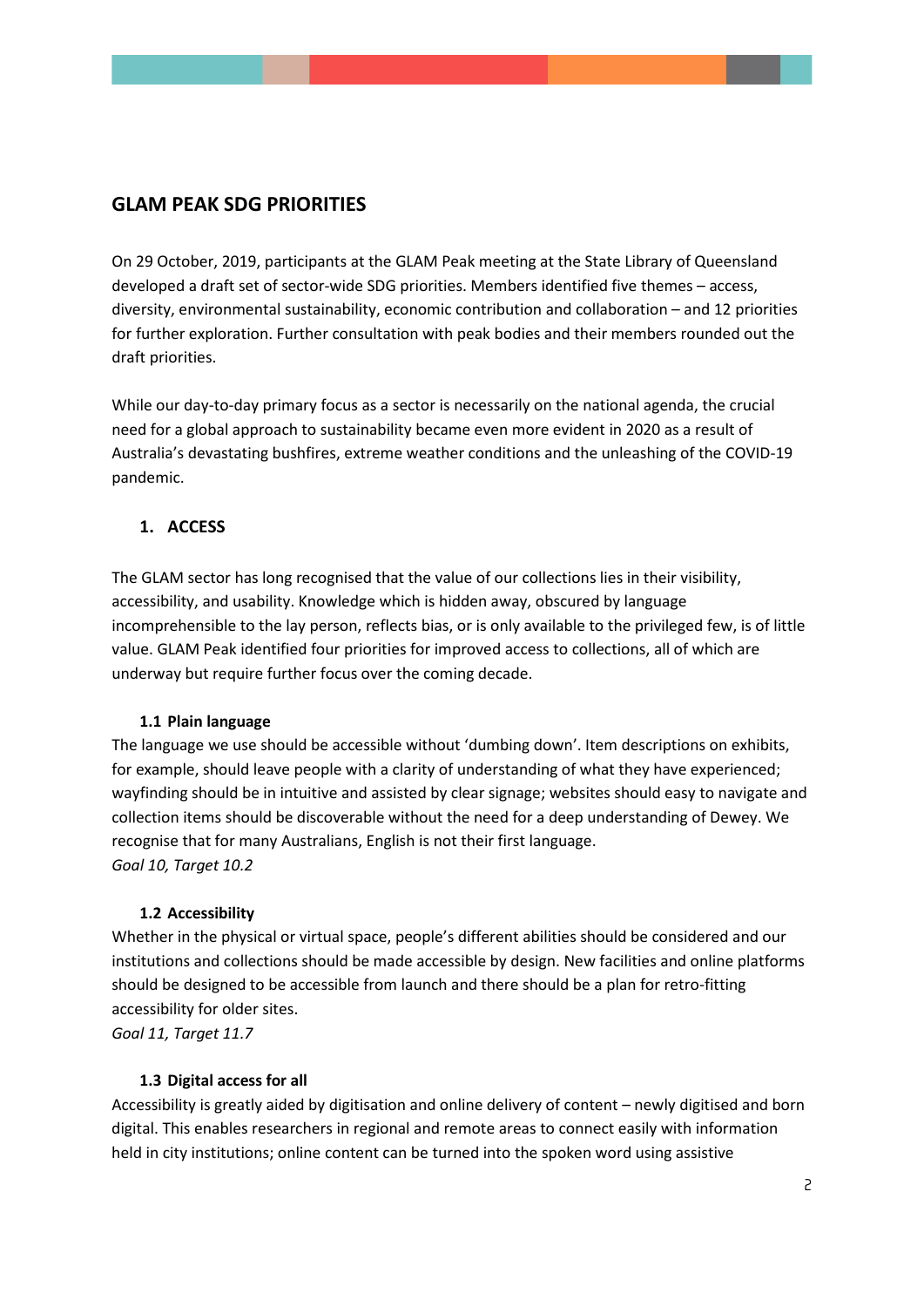technology for people with print disability; the richness of collections held by multiple institutions can be accessed through linked data. Additional funding for digital access – the act of digitisation and investment in the long-term preservation of digital files – is essential yet patchy and we need to convince government of the value of investing in this aspect of arts, culture and heritage. *Goal 9, Target 9c; Goal 16, Target 16.10*

Tasmania may be the smallest state in Australia, but it faces a big challenge of low literacy and numeracy skills in its adult population. Close to one in two Tasmanian adults struggle with everyday reading and writing, and the problem is worse for maths.

The Libraries Tasmania Assistive Technology project bridges the communication gap for these adults. The project provides information and support to adults who visit libraries, making use of the powerful apps many unknowingly carry in their mobile phones and have access to on tablets and computers. These include in-built accessibility features, like Speech-to-Text and Text-to-Speech apps which provide access to digital texts and help with spelling and writing.

The project has been delivered to adult literacy clients, seniors, recent migrants and other library users across Tasmania. Participants said they felt empowered and more independent after unlocking these powerful tools. One client has used this technology to understand her children's school newsletters, saying "Now I can finally be independent and know what is going on. This has taken a lot of my anxiety away. I now feel connected and included in my school community".

This project is building a more inclusive, equal society in Tasmania, where people can better access, understand and use information, and participate more independently in lifelong learning. It is contributing to the goals of 26TEN, Tasmania's statewide collective impact approach to raising adult literacy and numeracy.

## **1.4 Free and open access**

While access to some content must be governed by permissions, for example contemporary government records, and materials holding special meaning for Indigenous people, more information and artefacts can and should be made freely and openly accessible. There have been significant recent breakthroughs in copyright law reform, for example with the agreement to the same terms of copyright for published and unpublished works in 2017, and GLAM Peak welcomes government initiatives to share and release datasets into the public domain. *Goal 1, Target 1.4*

The National Library of Australia's [Trove](https://trove.nla.gov.au/) platform brings together content from libraries, museums, archives, repositories and other research and collecting organisations. Trove's origins can be traced back to 2008, when the aim was to build a portal for all of the Library's online discovery services. Today, Trove is transformed, growing far beyond its original purpose and becoming many things to many people: a community, a set of services, an aggregation of metadata, and a growing repository of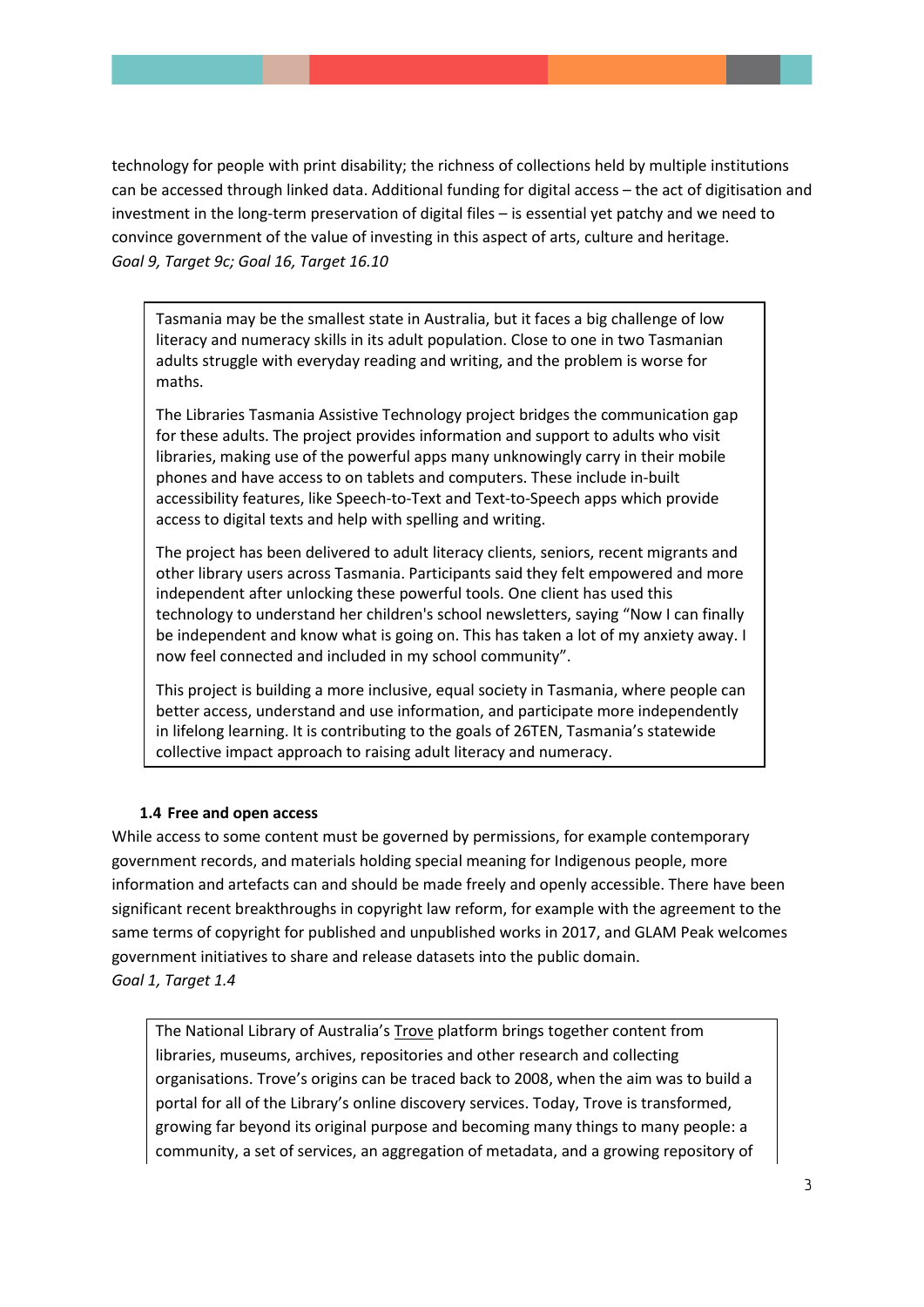full text digital resources. Trove is a platform on which new knowledge is being built. It is a collaboration between the National Library, Australia's State and Territory libraries and hundreds of cultural and research institutions around Australia.

### **2. DIVERSITY**

GLAM Peak supports our institutions, which are making a concerted effort to add colour and depth to the monochrome portrayal of our past which has previously been the norm. However, in order to support diverse perspectives, we need greater diversity in our workforce, and this has been recognised as a priority area of focus for recruitment and training.

#### **2.1 Decolonisation**

Australian history has been written from a colonial perspective, but there is a strong movement across GLAM to support decolonisation of our institutions This is being expressed through our collections, exhibitions, programs and services. Cultural competency training is being introduced for staff to improve understanding of Aboriginal and Torres Strait Islander history and culture; to enable respectful and informed interaction with communities and to help create culturally safe places. Individual institutions have put Reconciliation Action Plans in place to drive awareness within their own teams. Aboriginal and Torres Strait Islander peoples also have a right to know where records of their history and culture are held, as well as a right of response to add viewpoints and perspectives to historical records.

Beyond the borders of Australia, we must understand our responsibilities to contribute to global equity and justice in respect of the balance of interests and flows between developed and developing nations, sometimes described as the 'north-south' dialogue. GLAM institutions hold collections of materials sourced abroad from other colonial states. We have a responsibility to renegotiate the terms by which the original communities may wish to express material interest in these collections.

*Goal 1, Target 1.4*

### **2.2 Workforce**

ABS Census data shows the GLAM workforce to be out of step with the diversity of the population. Institutions are looking at ways to address this; to improve entry level opportunities; to recruit younger people as well as culturally and linguistically diverse staff; to increase the number of Indigenous professionals, and to look at gender equality issues in terms of pay, terms and conditions and promotion prospects. We are also committed to ensuring a place for new and emerging professions and professionals as we broaden the scope of possibilities through education and research. We want to create real employment for young people across the network of GLAM organisations across the length and breadth of regional Australia. *Goal 5, Target 5.5; Goal 8, Target 8.5*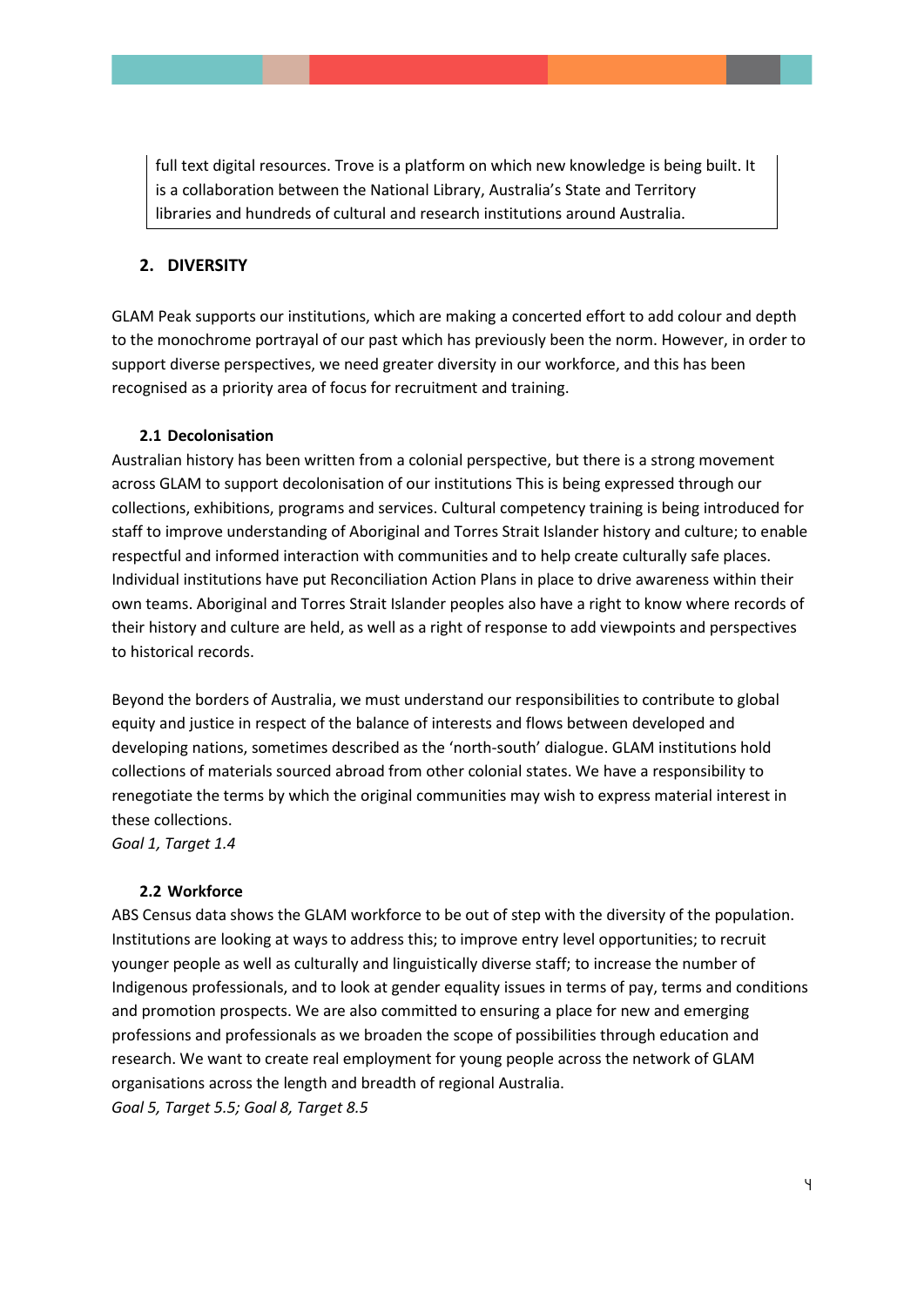The [Aboriginal and Torres Strait Islander Australia \(Core\) Foundation Course](https://aiatsis.gov.au/core/landing) is an innovative online course to strengthen organisations' cultural capability. It is designed to be informative, interactive and to create a greater awareness of the vast history and cultural heritage of Aboriginal and Torres Strait Islander peoples. Core has been developed by the Australian Institute of Aboriginal and Torres Strait Islander Studies (AIATSIS), in partnership with the Department of the Prime Minister and Cabinet and the Department of Social Services.

The Australian Museums and Galleries Association *[Roadmap for Enhancing Indigenous](https://www.amaga-indigenous.org.au/)  [Engagement in Museums and Galleries](https://www.amaga-indigenous.org.au/)*, funded by the Australia Council for the Arts, is based on five elements for change which will help improve Indigenous engagement and employment in the cultural sector.

## **3. ENVIRONMENTAL SUSTAINABILITY**

Arts, culture and heritage institutions have a relatively light environmental impact by comparison with primary industries, but there are still ways we can reduce our footprint and increase our levels of sustainability. There is much to be learned from Indigenous land use and the way First Nations people managed the environment before European settlement. We will continue to encourage a cooperative relationship that seeks to foster a new "meta science" blending respect for Aboriginal knowledge and wisdom of land and the world, and western scientific knowledge and knowhow. As GLAM institutions we will continue to encourage work that is conducted in the memory and respectfully honours the First Australian People, the Aboriginal People of this land.

### **3.1 Reduce, reuse, recycle**

The conditions in which we hold collections and the use of resources expended in enabling their access and display in exhibitions and programs is an area of concern. We can review energy use, for example the temperature at which we keep our storage facilities and apply sustainable design principles to new storage, exhibition and access facilities. We can look at our operations to identify areas where we can reduce our use of plastics. We can do more work on reuse and recycling of materials.

*Goal 9, Target 9.4; Goal 12, Target 12.5*

The National Archives Preservation Facility, located in Mitchell, ACT, and opened on International Archives Day on 9 July 2017, provides a state of the art office building and storage capacity with a passive green design which minimises its environmental impact. The 18,000 square-metre building minimises energy use, greenhouse gas emissions and has a reduced environmental footprint, despite providing cold storage areas and 114 km of shelving.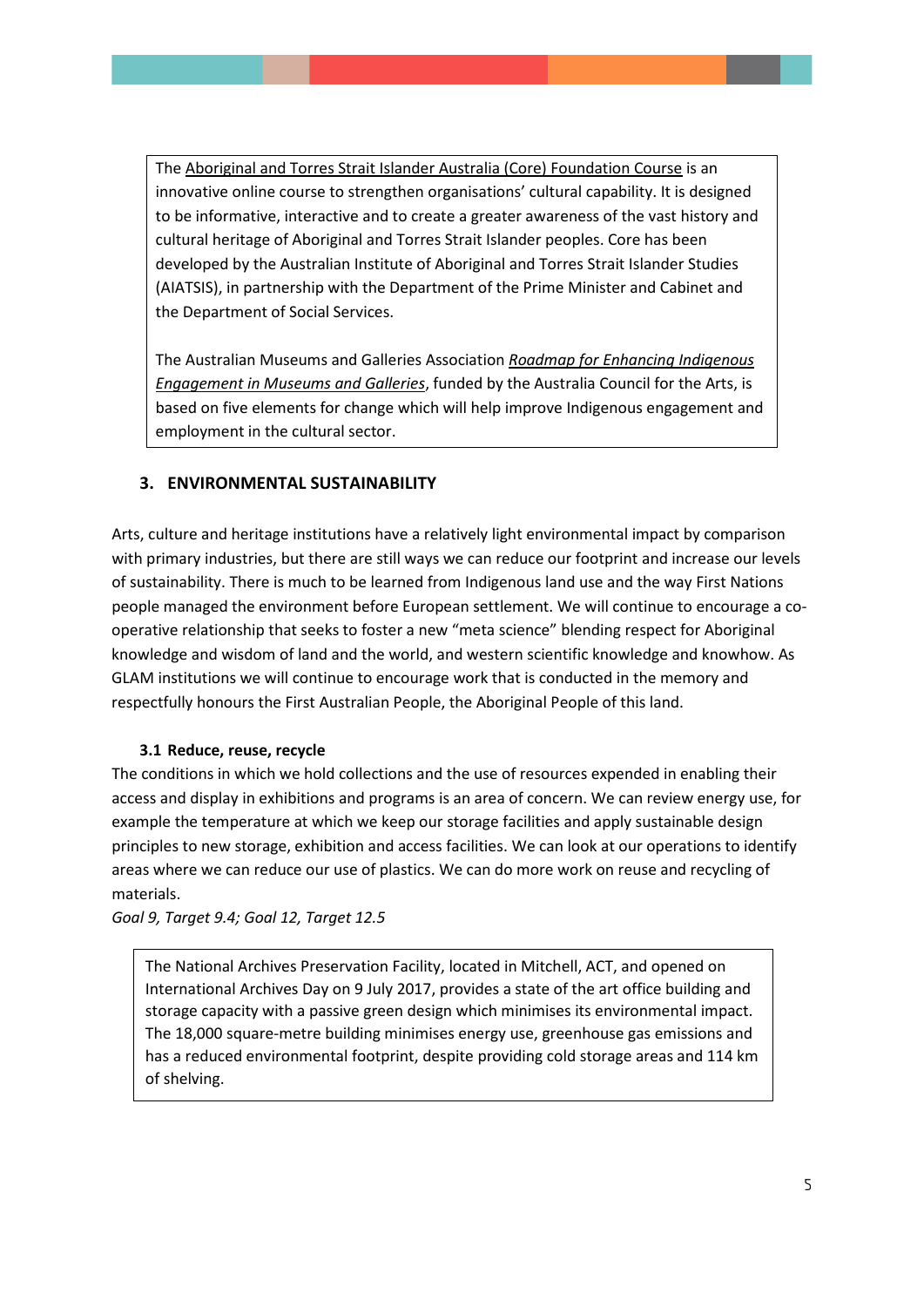#### **3.2 Disaster management and recovery**

Australia is prone to major weather events; buildings, collections, monuments and sites are regularly at risk from natural disasters. The GLAM sector acts through Blue Shield Australia, the cultural equivalent of the Red Cross, to promote disaster preparedness and share learnings about disaster response and recovery. Institutions have an extended role as places of safe haven during disasters and culture has been seen to play an important part in community rebuilding the event. GLAM Peak endorsed the work of Blue Shield Australia.

*Goal 11, Target 11b*

#### **3.3 Digital greening**

Digital access delivers benefits in terms of environmental sustainability: by making more of our content accessible online, we lessen the need for people to travel to our institutions; printed materials remain in demand, but electronic resources reduce our use of paper and the environmental cost of distribution; digitisation of collections is one of the strategies recommended for disaster preparedness. While a digital copy will never fully replace an original item, if the original is lost in a fire or flood, information about the artefact remains available. There are many reasons why we need to pursue funding for increased digital access to collections (1.3). *Goal 11, Target 11.4*

> Libraries Tasmania is the home of an extensive, culturally significant archival and heritage collection, which includes state and community archives. With over three million items amounting to more than 21 kilometres of holdings, library and archival staff have been engaged in a digitisation program to ensure ongoing access to the collection for Tasmanians, as well as people in Australia and globally. The program has continued to transfer items into digital formats from print, deteriorating and increasingly superseded media, with digitised films being uploaded to Libraries Tasmania's YouTube channel where iconic Thylacine video footage continues to be heavily viewed. This work is supported by volunteers, who worked remotely to transcribe and describe archival and heritage items, increasing the number made publicly available, mainly through the Tasmanian Names Index which recently reached the milestone of one million items.

#### **3.4 Research and Education**

Protecting the world's cultural and natural heritage is dependent on knowledge and commitment. The GLAM sector, for example in museums of natural science and social history, undertakes fundamental research into ecosystems, biodiversity, social groups, and technologies. Increased funding for and support of this research, development and conservation of irreplaceable collections and associated traditional knowledge, and the dissemination and application of knowledge will be critical elements in our efforts to safeguard heritage. Through the GLAM sector, we can link industry, academia, cultural institutions and Indigenous peoples in a united approach to research and education related to a sustainable future for the planet.

*Goal 2, Target 2.5; Goal 11, Target 11.4*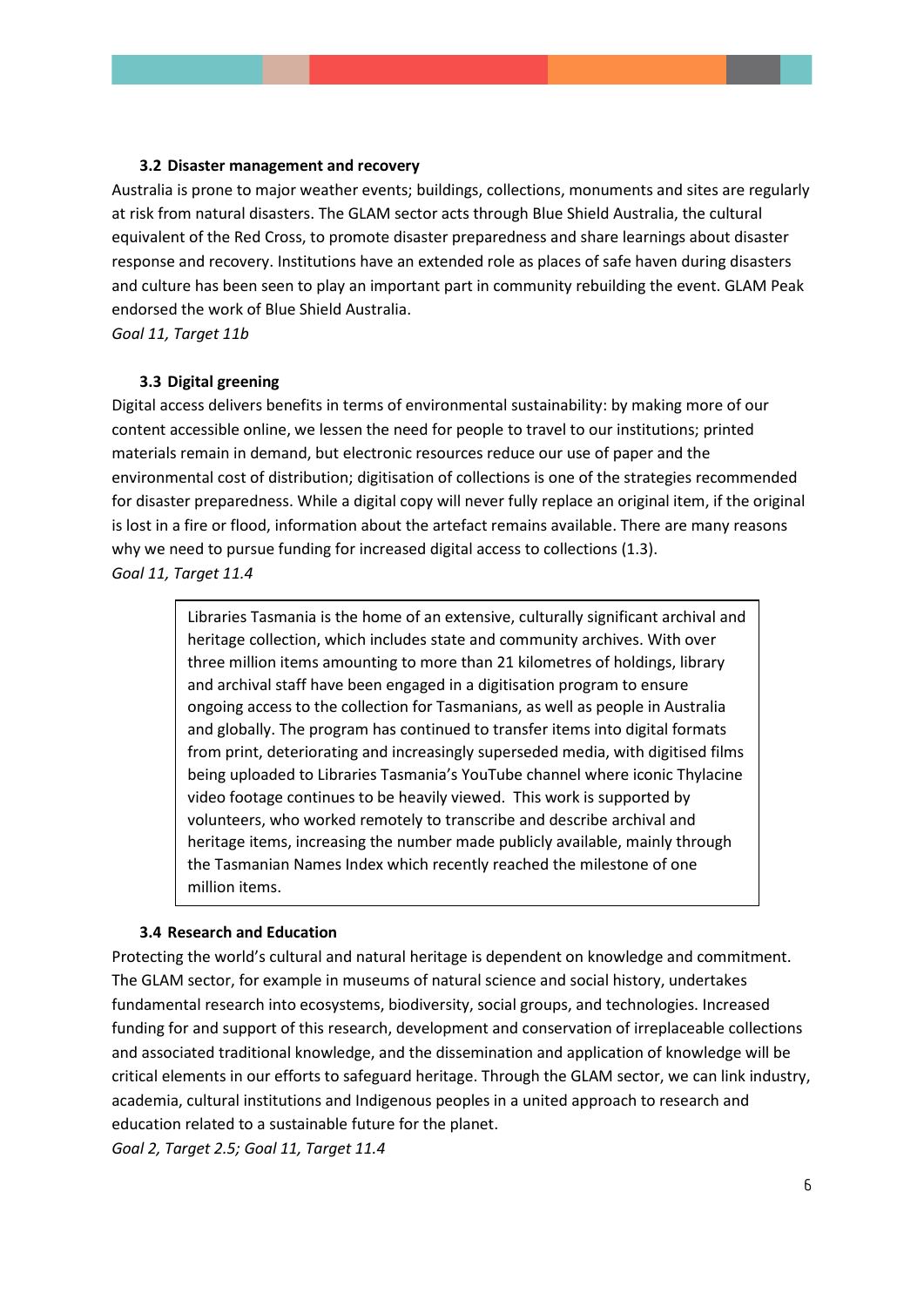### **3.5 Collaboration with land and water management authorities**

For Aboriginal and Torres Strait Islander peoples, land, culture and heritage are inextricably linked. This means that some areas of Australia are governed by traditional owners or managed in partnership as national parks, enabling the deep knowledge of country to inform care of land and water. For other parts of Australia, research based on the rich writings and other recordings of Australian environments held by the GLAM sector can assist with analysis of and solutions for practices that will sustain aquatic, marine and terrestrial environments. *Goal 15, Target 15.5 Goal 14.2*

Over the summer of 2019-2020, Australia experienced unprecedented bushfires, causing smoke-filled air, dust and ash, and extreme weather – high temperatures, strong winds, heavy rainfall with threats of flooding, as well as golf-ball sized hail. Blue Shield Australia conducted a survey on behalf of the GLAM sector to determine the impact of these extreme weather events on small and large organisations and to discover what assistance could be provided in the immediate aftermath of the events as well as in the months following. The [findings](http://blueshieldaustralia.org.au/wp-content/uploads/2020/04/Impact-of-Fire-and-Storm-Events-on-GLAM-Institutions-in-Australia-2020.pdf) included impact on infrastructure, staff, collections, programs and events.

## **4. ECONOMIC CONTRIBUTION**

We know from Australian and international studies that arts, culture and heritage make an important contribution to society and to the economy – whether this is through promoting creative thought, encouraging entrepreneurship, activating cultural tourism, or making a significant return on investment in terms of community wellbeing.

It is important to assess the current and future potential economic contribution of the sector and our institutions in order to build the business case which will help generate the funding we need for future innovation from government, business and philanthropic sources.

Recent advocacy from the GLAM sector has resulted in changes to Australian legislation that better enables GLAM sector organisations to protect and share their collections, especially in the digital space. Access to this knowledge base scaffolds new research and creation. Likewise, the successful lobbying for changes to Australia's safe harbour legislation has reduced the legal risk for GLAM and educational institutions facilitating online services. Educational, cultural and disability groups provide internet services to hundreds of thousands of people each year, and are the main point of access for the most vulnerable in our society. Access to these services levels the playing field for disenfranchised Australians and enables them to engage in education and work. Continuing work on protocols and practices for recognising and protecting Indigenous cultural and intellectual property will have economic benefits for Aboriginal and Torres Strait Islander people. *Goal 8, Target 8.3; Target 8.9*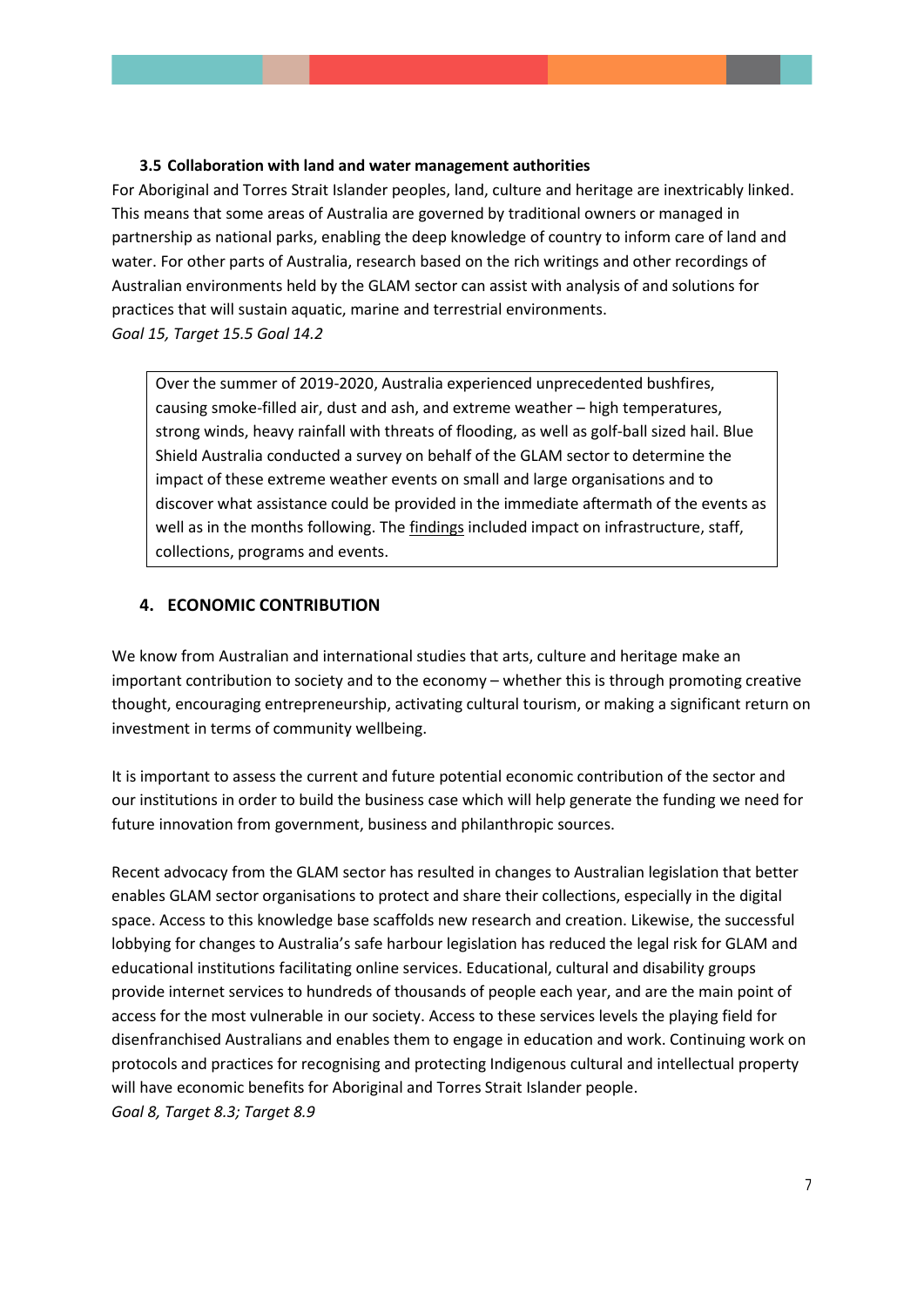### **5. COLLABORATION**

Our institutions constantly battle funding constraints to deliver the kind of experiences that will bring most benefit to Australians. Our national needs are a priority, however, we are also very aware of our responsibility to our neighbours in the Indo-Pacific region and especially to the needs of emerging nations. We will continue to provide free and open access to historical data sets to our communities held within our institutions that provide evidence of our Australian identity in its myriad of forms, as well as help people. We will provide the memory backup to all our communities, so no matter what environmental or human catastrophe they endure, GLAM will be there to safeguard the memory of their loved ones and community histories. Digital data can also be utilised and amplified by researchers across all the arts and sciences to create new scientific possibilities, new horizons in delivery technologies, new knowledge, as well as new professions and job opportunities for our emerging professionals and the wider communities we serve.

We will continue to work together to care for and identify cultural and language resources that can sustain and revitalise diverse cultures. By sharing and implementing better metadata we can connect communities to their cultural materials. The international acceptance of the AIATSIS Austlang language codes means libraries and archives across Australia and around the world are now able to use an appropriate, authorised standard to identify Australian Indigenous language materials in their collections. Now, language materials previously identified only as an Australian language, can be identified and located to support the communities who speak one of the hundreds of different languages of Aboriginal and Torres Strait Islander Australia.

### **5.1 National collaboration**

GLAM Peak will be celebrating its fifth anniversary in June 2020. The coming together of the peak bodies for galleries, libraries, archives, museums, historical societies, other collecting and research organisations, has resulted in a stronger sector, reinforcing the support network for smaller, less well-resourced entities and encouraging a joined-up approach to future-thinking, especially around digital access to collections. Continued collaboration was confirmed as a necessary foundation for the future success of the GLAM sector in Australia by workshop participants. *Goal 17, Target 17.8*

#### **5.2 Regional collaboration and capacity building**

Funding support is rarely available, but we are able to share knowledge with colleagues in other parts of the Indo-Pacific region. The National Archives of Australia, for example, work with PARBICA; the federal Department of Foreign Affairs and Trade is a partner in the Pacific Portal for cultural collections, which is being developed by the National Library of New Zealand; Australian libraries support the education of information professionals at the University of the South Pacific; and there are many other examples of regional partnerships and collaboration. There was agreement that support for emerging nations should be a priority in GLAM Peak's response to the SDG. *Goal 16, Target 16.8; Goal 17, Target 17.9*